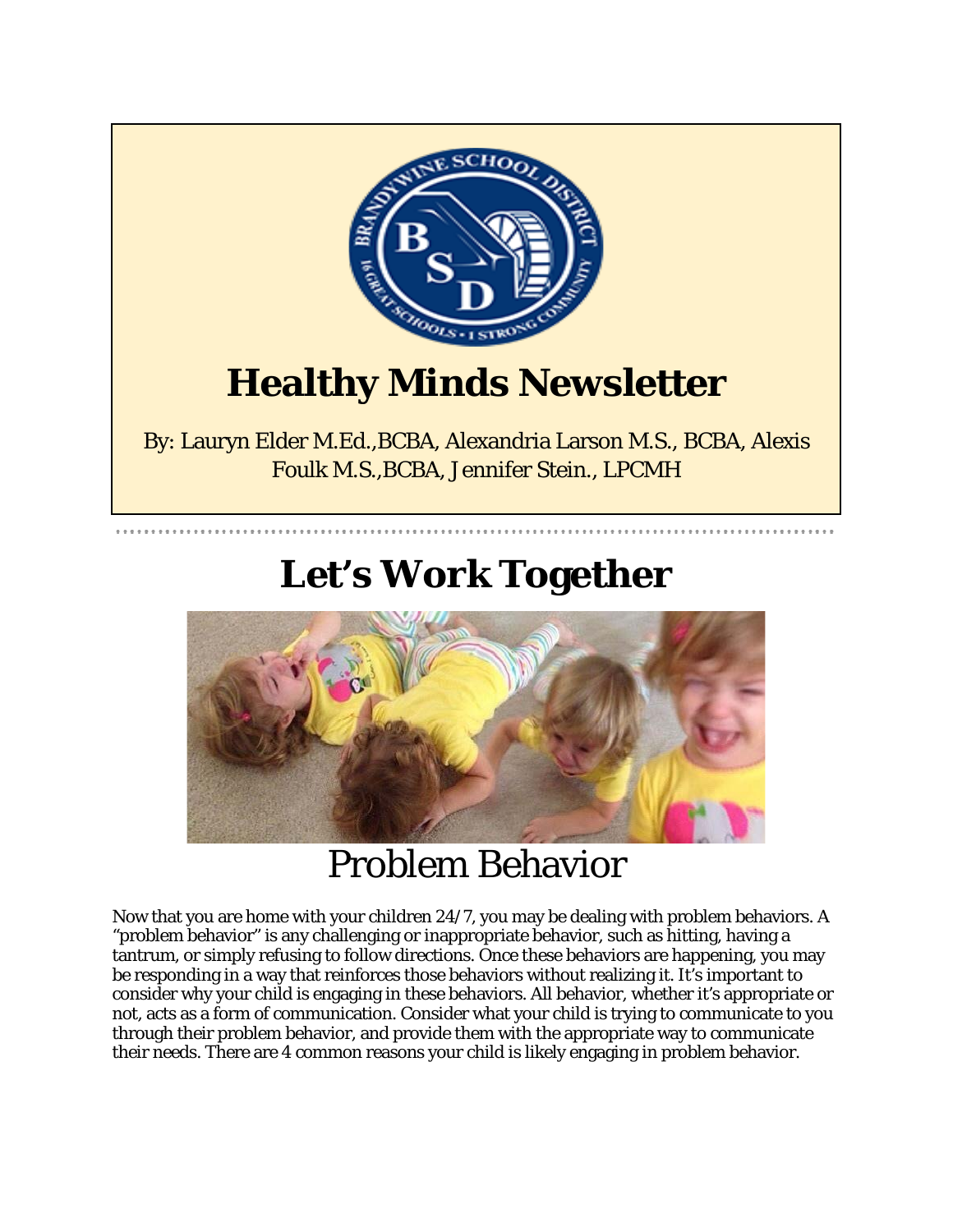1. **Attention:** Now more than ever, children want attention all throughout the day. Your child may cry, scream, hit their siblings, or do any range of behaviors to get your attention, especially if you are busy working from home.

**What to Do:** Make sure that your children know when you are available and when you're not; maybe keep a door open or closed or have some signal for them. Teach them how to ask for attention when your child is not engaging in problem behavior, and reward every appropriate request with lots of attention. If your child is already engaging in problem behavior and you suspect it's to get your attention, make sure **not** to give your child attention until they stop the problem behavior, or until they communicate appropriately.

2. **Escape:** Parents everywhere now have to adjust to being the only ones giving demands to their children. It's hard to gain instructional control for schoolwork when before they had several teachers giving those directions. Your child may engage in a wide range of problem behaviors to attempt to escape these new demands.

**What to Do:** Take the time to reinforce your child every time they follow through on any direction, no matter how small. Teach how to ask for a break, and make sure to give adequate breaks, especially for tasks that may be more difficult for your child. If your child is already engaging in problem behavior and you suspect it's to escape a demand, remind them they can take a break if they ask appropriately. Do NOT allow your child to escape the demand, and continue presenting the demand until they complete it. If necessary, you can always decrease the amount of work. For example, if you ask your child to pick up toys but they have a 30 minute tantrum, you can reward them for picking up just a few toys.

3. **Tangible:** Now that your children are home, toys and snacks are more easily accessible than they were in school. If you have several children, siblings are likely arguing over toys, games, or other items. This is a very common reason for problem behaviors to arise.

**What to Do:** Make sure that only the toys, food, or activities that you want available to your children are accessible, and put everything else out of reach. If you have a particular item that you would like to use as a reward for your children, make sure that it is not accessible to them, but only to you! Now that you are home more often, use this as an opportunity to teach your children to ask for things. Teach how to ask appropriately for a turn with a toy or game (see below for tips on turn taking). If you suspect your child is engaging in problem behaviors to get access to something, do NOT give them access to it! Remind them to ask appropriately, or if the item is completely unavailable, provide at least two alternative choices.

4. **Sensory:** We all engage in some type of sensory driven behavior, whether it's biting our nails, twirling our hair or tapping our feet. Children with autism may engage in many more sensory behaviors, such as rocking or hand flapping. Sometimes, these sensory behaviors may present as problem behaviors. Tapping a pencil may not be an issue, but tapping a toy car against the wall repetitively until it leaves a dent may become a problem.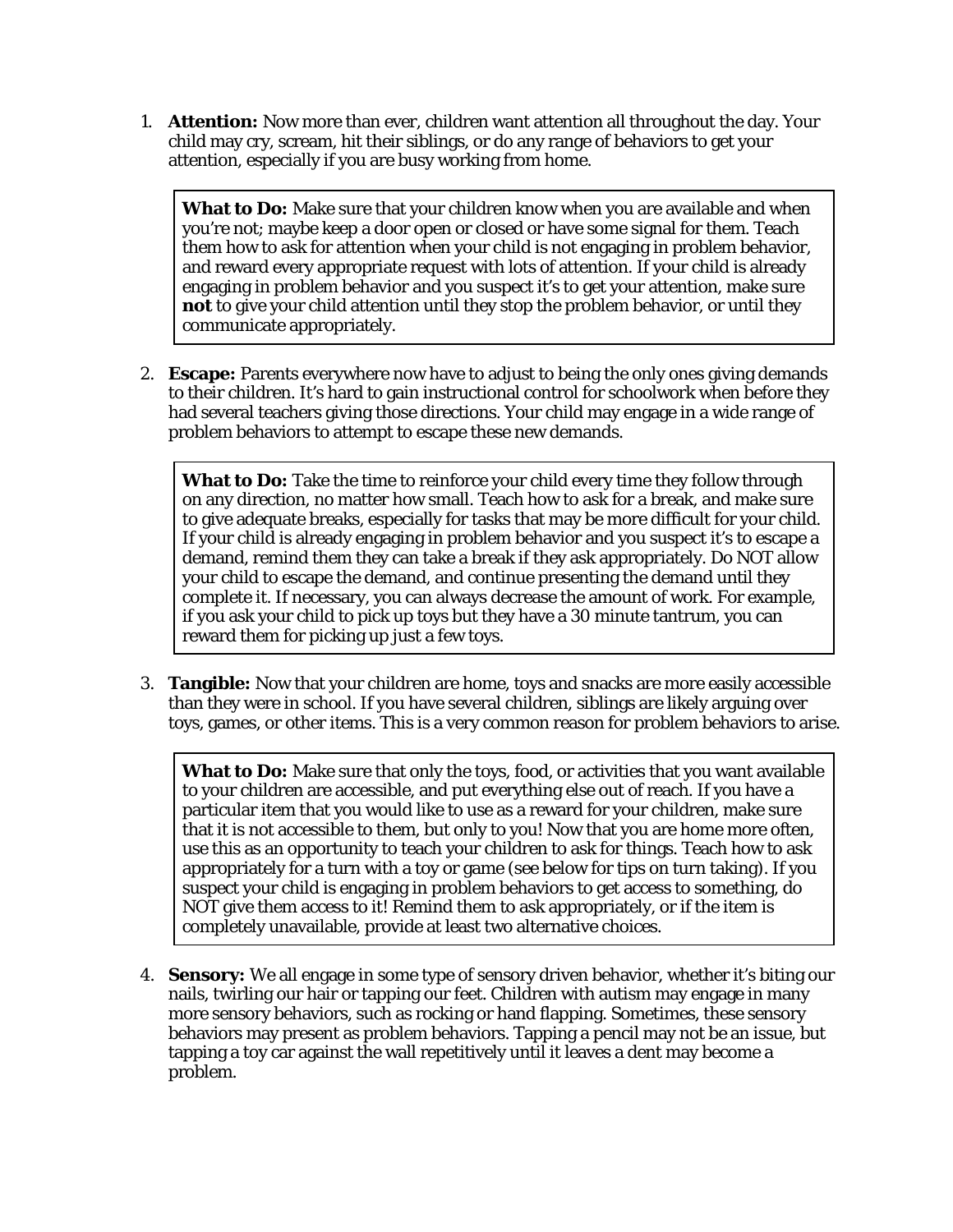**What to Do:** If your child is engaging in a sensory behavior, try to find another behavior that your child may prefer more. For example, if your child likes to chew on the tops of pens and pencils, replace this by giving gum to chew on instead. If they like the sound of objects tapping against the walls, replace this with a toy that makes noise, or allow them to bang on a drum instead.



Eliminating Power Struggles

### **"My Child Isn't Giving Me a Hard Time, He's HAVING a Hard time." - Ross W. Greene**

Problem behavior can be incredibly frustrating. However, the fact of the matter is no one ever truly wins in a heated argument between a parent and child...*Or really anyone, but that can be for another day :)* Eliminating power struggles does **not** mean we remove demands and necessities, but it **does** mean building connection and understanding around the demands that are placed.

### 1. **There is a right time for the word "no."**

- Do not ask a question in replacement of giving a demand. Asking the question "Do you want to clean your room?" means your child may come back and say "no." Try phrasing it so that it is not a question, but a statement. For example; *"you have to clean your room today before going out with your friends.*"

### **2. Give the reason, and try not to make it "because I said so."**

Remember, we are looking at behavior as communication. Letting children know the real reason for why chores, or non-preferred activities are necessary is important. "We are going to wash our hands before dinner because otherwise our dirty hands could get us sick." This way, the motivation behind washing our hands is to avoid getting sick, not getting yelled at… which is really the point, right?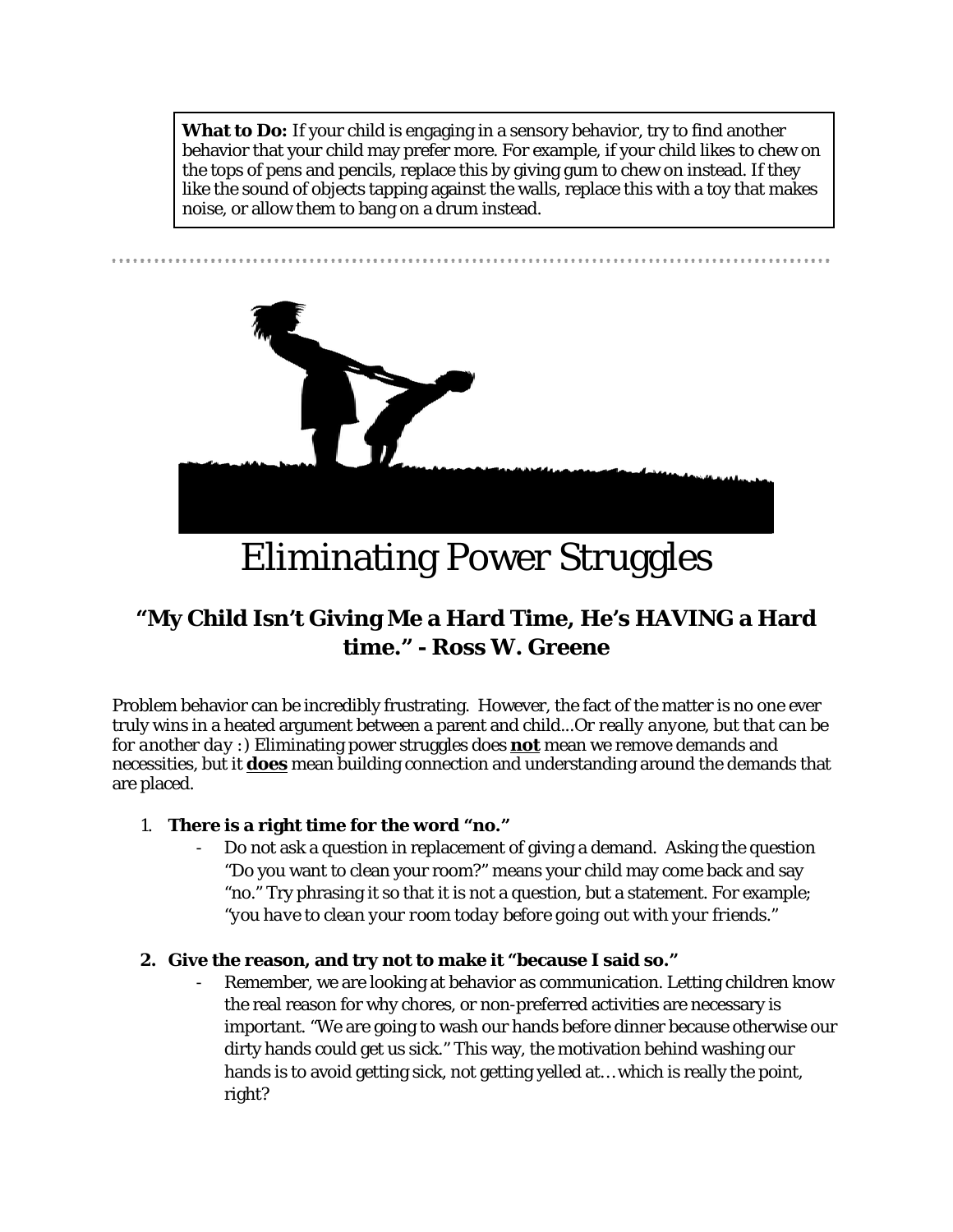#### 3. **Put the attitude/ argument on extinction**

Ignore the attitude, and eventually, as it no longer gets a response, it will decrease. In Applied Behavior Analysis we call this extinction. Let the child get the last word, and don't give that behavior a "pay out." When things cool down, you could always come back and have a conversation with your child about how that "attitude," may make you feel.

#### **4. Model what you want to see.**

In the end, it is the adults who have the control, and it is us who set the example. Practice what you want your child to do, even when it feels really hard!

#### **5. Find a way to release any frustrations**

- Power struggles can be *so* frustrating, and it can be hard to model the expected behavior. Disrespect, attitude, and many other interfering behaviors can be very triggering to adults and we so often catch ourselves lashing out. Find a way to release, whether it is journaling, calling a friend to vent, or going for a run will be beneficial to all parties.

### **Understanding that "attitude," or "disrespect," can be very triggering for adults, and frustrating to say the least… we want to provide some questions that may assist:**

- What is underneath the attitude?
- Is there a reason they may be seeking control?
- Are there any changes in their routine?
- Were they potentially expecting their day to go differently? Was their perception different from reality?

Click [here](https://www.thepathway2success.com/13-ways-to-avoid-power-struggles/) for more info on avoiding power struggles with children.

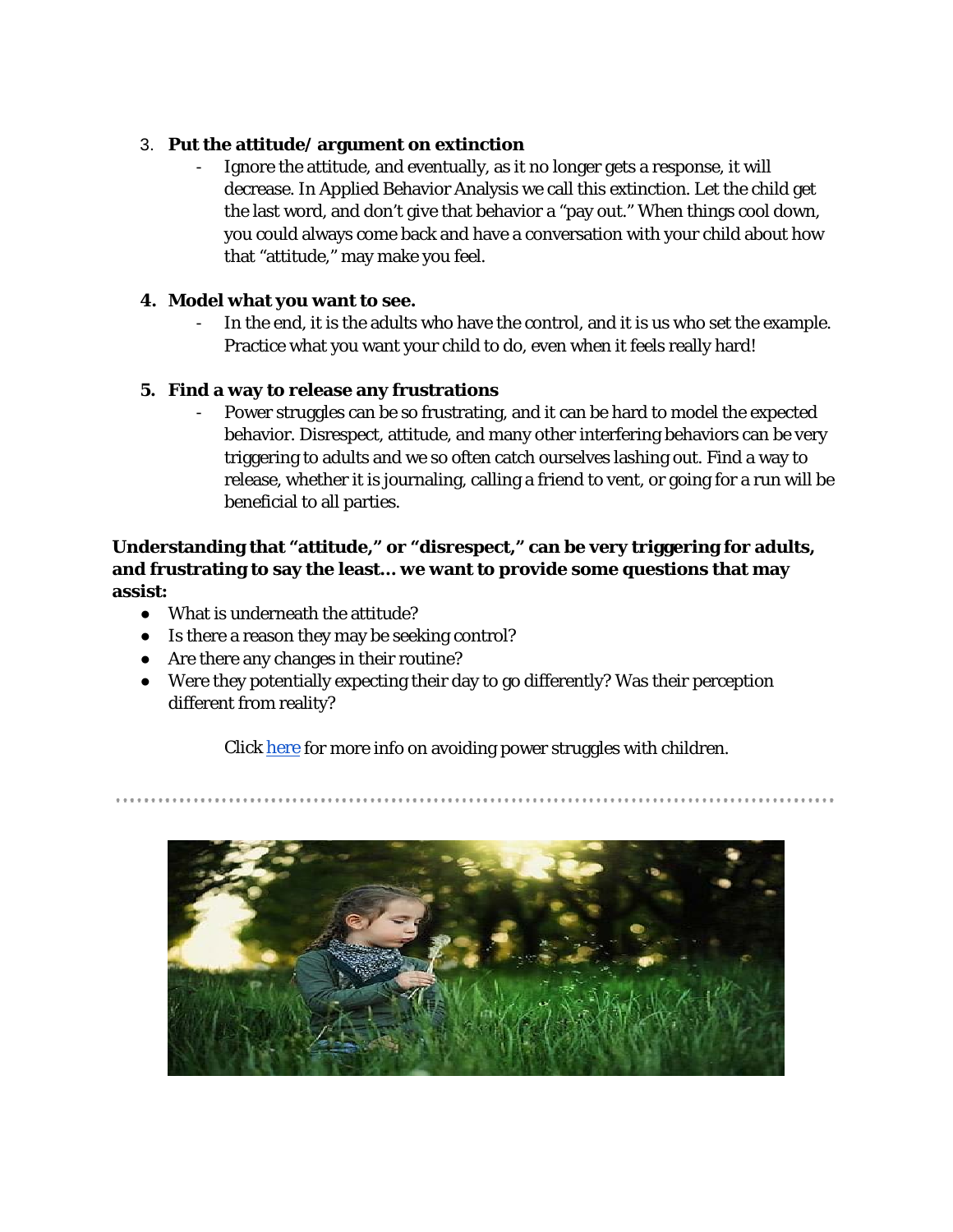# After the Argument

" I hate you! You're the worst mom ever! I wish you would die!" screamed my 16 year old daughter. Man, those words stung! What I wanted to say was "Well you're a spoiled brat!" (and a few other choice words which are inappropriate right now). But I didn't. Not because I am some saint of a mom, but as an adult, I understand the power of words. Words have the power and energy to encourage and bless or bring destruction and pain. Take a minute and think about the best thing someone has ever told you- how did it make you feel? Loved? Important? Warm inside? Now think about the worst thing someone has said to you- how did you feel? Rejected? Angry?Hurt? How long did those hurtful words stay with you- did you play them over in your mind? As we are quarantined with our children, it's easy to lose our cool and say things we wish we could take back. When (not if, let's be honest, we are human) we do, take a moment to apologize and explain to your child that you made a mistake and will try not to do it again. And follow up with words that encourage, nurture and heal.



# Correcting Positively

In young kids, it is **important** to shape expectations and behaviors. Doing so using positive language as opposed to corrective statements is also **important**. It is quick and easy to correct young kids with statements such as *"Stop what you are doing*." In the end, the corrective statements are also just a "quick fix," in the moment. We do not want "quick fixes," when it comes to child behavior, *we want lasting change* that builds their self control, impulsivity, problem solving skills, independence, and more. Instead of using corrective statements, shape them to the positive. *"Please use your inside voice," "Can you find something else to do?" "We walk inside the house,"* Etc. Using the positive alternative to corrective statements may feel complicated at first. Why? Because the behaviors that require correction can be REALLY annoying! Some tips to use as motivation:

- **Build independence.**Positive statements increase expected behavior over time. With time, it becomes first nature to provide the positive alternative to corrective statements, and with time, you can even shape it into questions. *"Should you be running or walking right now?"* This way, it gives them the control of WHAT to do, and even allows you to see whether they truly understand the expectation at hand. With corrective statements,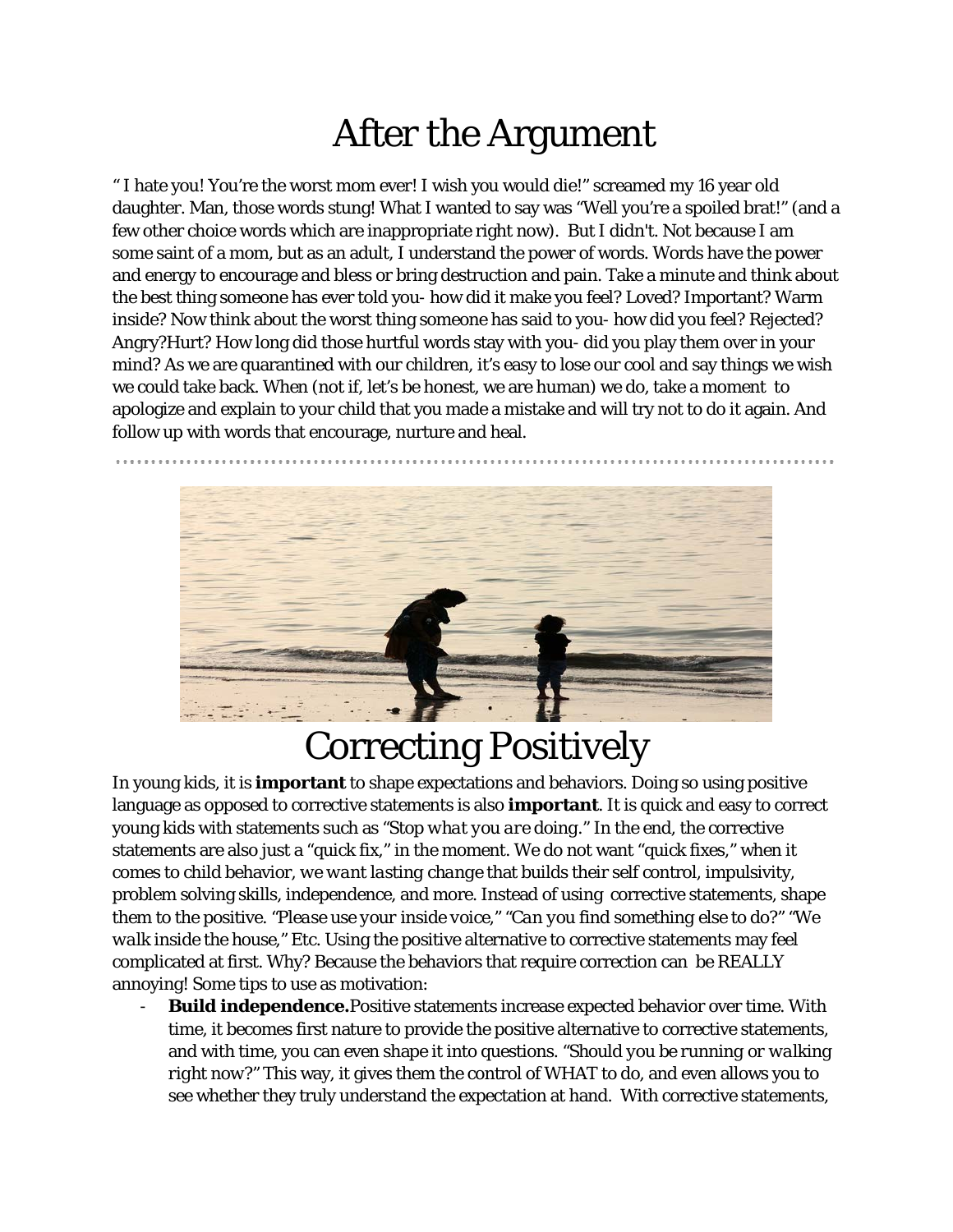our children are waiting for us to tell them what to do, instead of making the decision on their own.

- **Eliminate struggle.** Many kids KNOW what they are doing is a "button-pusher," responding positively every time eliminates our frustration serving as reinforcement. I want to be clear when I say that this does **NOT** mean there is not a place for corrective statements but this strategy may be super helpful in allowing those words to be more powerful when they ARE needed!

| YOUR<br><b>MATTER</b><br><b>WORDS</b> |                                          |                                                      |  |
|---------------------------------------|------------------------------------------|------------------------------------------------------|--|
|                                       | <b>INSTEAD OF</b>                        | <b>TRY</b>                                           |  |
|                                       | Be quiet.                                | Can you use a softer voice?                          |  |
|                                       | What a mess!                             | It looks like you had fun!<br>How can we clean up?   |  |
|                                       | Do you need help?                        | I'm here to help if you need me.                     |  |
|                                       | I explained how to do<br>this yesterday. | Maybe I can show you<br>another way.                 |  |
|                                       | Do I need to separate you?               | Could you use a break?                               |  |
|                                       | Stop crying.                             | It's okay to cry.                                    |  |
| $\int$                                | Do you have any questions?               | What questions do you have?                          |  |
|                                       | You're OK.                               | How are you feeling?                                 |  |
|                                       | It's not that hard.                      | You can do hard things.                              |  |
|                                       | We don't talk like that.                 | <b>WE ARE<br/>TEACHERS</b><br>Please use kind words. |  |



### Life Skills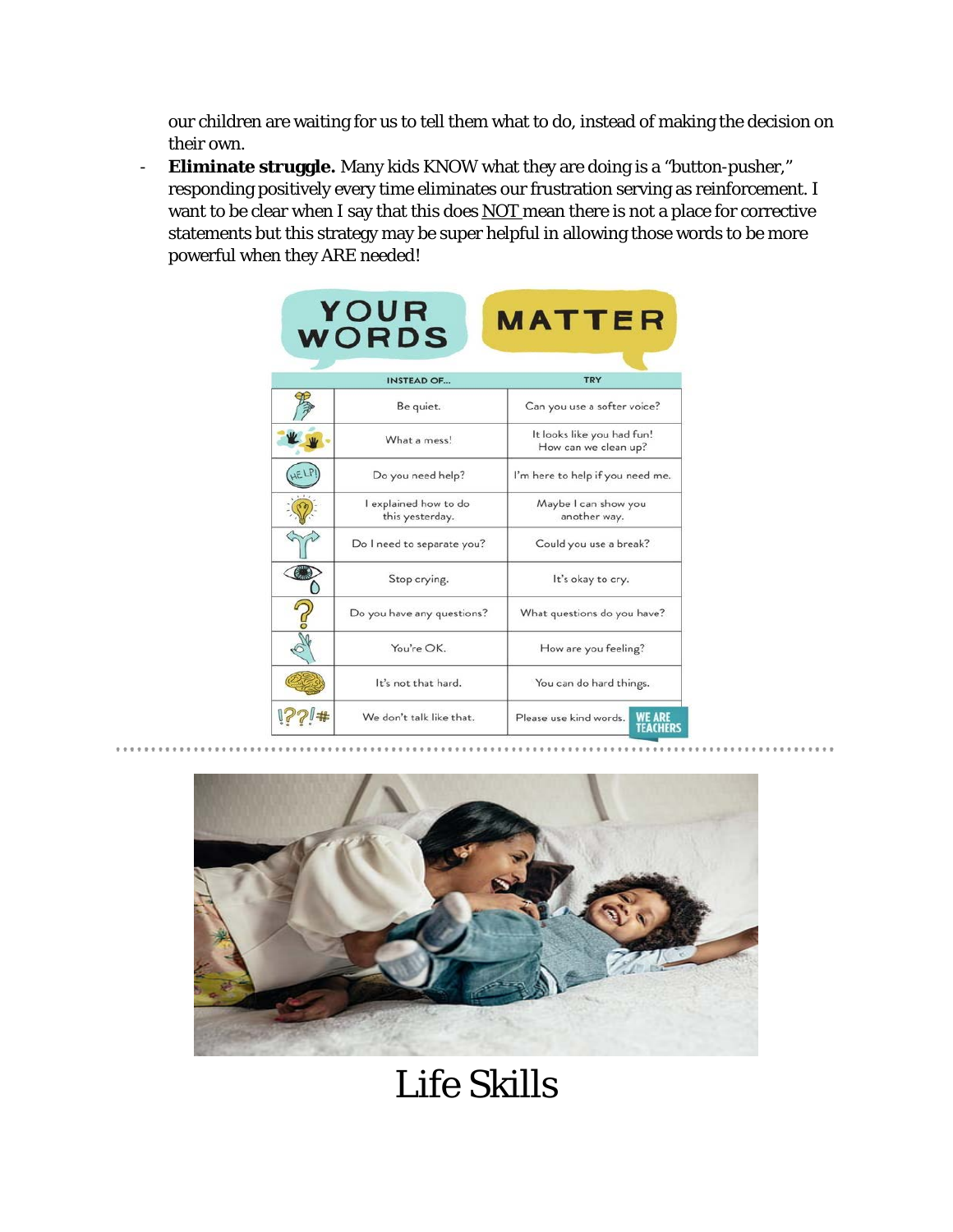While your kids are home, it's the perfect opportunity to teach them life skills, such as basic household chores or daily living skills. We often teach life skills through task analyses, which involves breaking down the skill into several steps, and teaching each step individually. We have provided two task analyses below for washing dishes and putting clothes away.

| <b>Washing Dishes</b>                                                                | <b>Hanging Clothes</b>                                                                                                                   |
|--------------------------------------------------------------------------------------|------------------------------------------------------------------------------------------------------------------------------------------|
| Turn on water and regulate to a warm<br>temperature                                  | Gather clothes to be hung up<br>$\bullet$                                                                                                |
| Pick up sponge and dish soap and squeeze<br>a dime size amount of soap on sponge     | Gather hangers and make sure you have<br>$\bullet$<br>the correct number of hangers for the<br>number of clothes that need to be hung up |
| Pick up one dirty dish and rinse it                                                  | Pick up a hanger and one shirt<br>$\bullet$                                                                                              |
| Scrub the dish with the soapy sponge in<br>$\bullet$<br>circular motions until clean | Slide one end of the hanger into one side<br>$\bullet$<br>of the neck hole in the shirt                                                  |
| Rinse the dish until no soap is left                                                 | Using both hands, hold the neck of the<br>$\bullet$<br>shirt open and slide the other end of the<br>hanger into it                       |
| Put dish on drying rack                                                              | Hang the shirt on the rod in the closet                                                                                                  |
| Repeat steps until all dishes are cleaned                                            | Repeat these steps for every piece of<br>clothing to be hung up                                                                          |
| Rinse hands and turn off water                                                       | Close the closet when done                                                                                                               |

**Bring it all together**: Now that your kids are home more often, don't feel bad about giving them  $\geq \frac{1}{\sqrt{2}}$ more chores, like doing the dishes! If you do ask your child to wash the dishes and they engage in **problem behavior to escape** the demand, use the strategies listed above and make sure they still wash at least one dish! Remind your child to ask for a break, or for help if necessary, but still follow through with the direction. While doing this, try to avoid getting in a **power struggle**. You can do this by using **positive language,** giving the reason behind your direction, ignoring the problem behavior (not your child!) and modeling what you would like done. Don't forget to provide positive praise!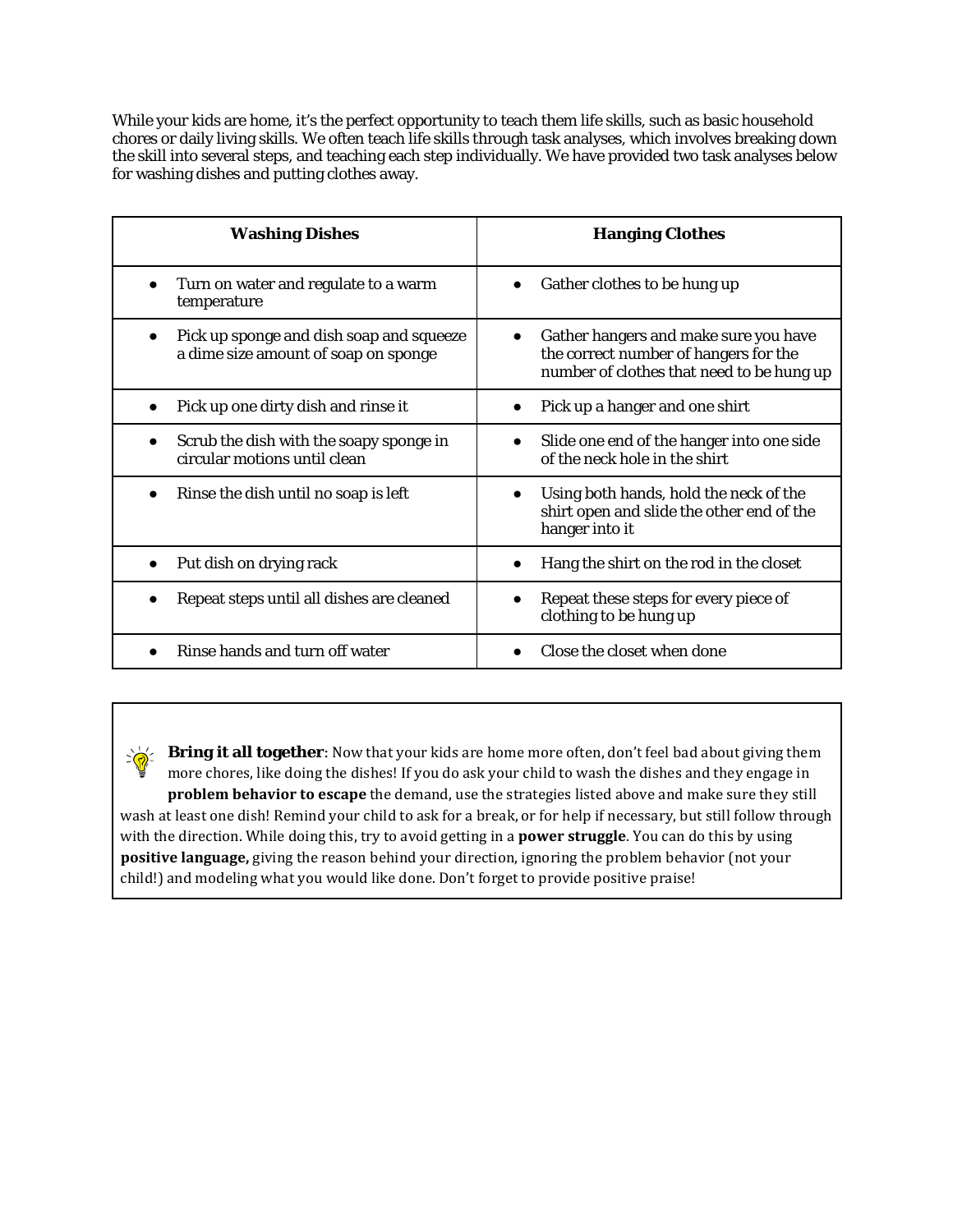

### Social Skills: Taking Turns

**Social Skills:** Taking turns is a social skill that we use in our day to day routines without really ever noticing it. It is a crucial skill in creating friendships and playing games. Turn taking, however, is not a skill that comes naturally to children, it has to be taught. When teaching your child (or children) to take turns, here are some tips that might help!

- **1. Use a timer:** Some children enjoy seeing the time countdown until it is their turn, some only like to hear when the timer goes off, some don't like it at all. Either way, letting your child know "okay it's your turn with the toy for 2 minutes, then your brother's turn" will set the expectation from the beginning and allow your child to know that their turn isn't going to last forever.
- **2. Keep the language simple:** For children just learning to take turns, making the language familiar and simple is key. "My turn, your turn" is all that needs to be said when taking turns. You can incorporate this language into your days as well, not just when playing games or sharing toys.
- **3. Model it:** As mentioned previously, practice what you want your child to do! If you have older children who know how to take turns, have them help you model what it might look like for your younger child.
- **4. Praise them:** By now you might be sensing a common theme in our "tips," but trust us, this one helps! When you catch your child taking turns nicely, tell them how happy it makes you! "I love how nicely you're waiting for your turn!" "Wow, thank you so much for letting your sister play with that doll!" Your child loves hearing that they're doing good, especially when it's something that might not enjoy (like taking turns!).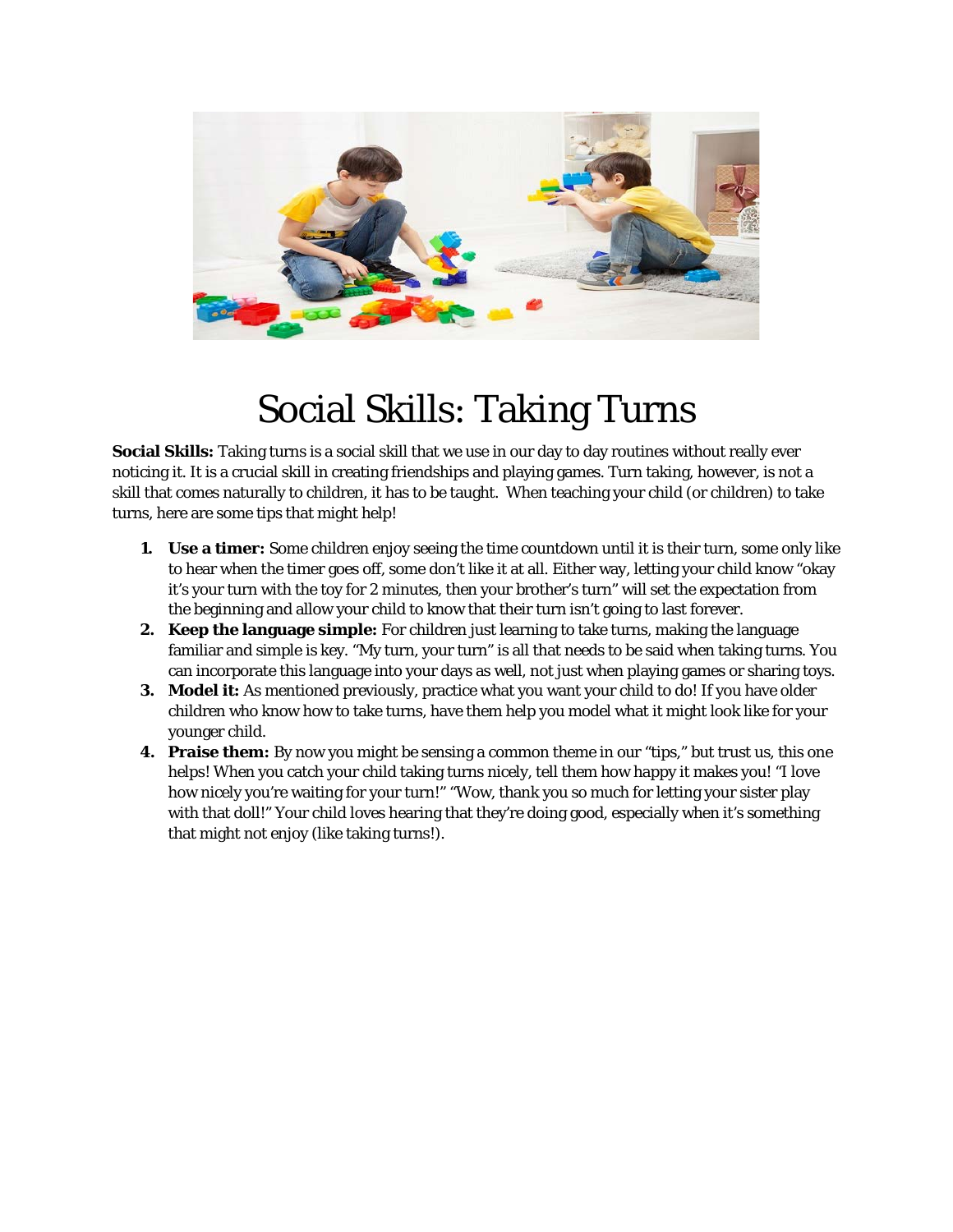

# Mindful Moment

Gather a few tasty treats and find a comfortable spot to relax. You may want to use napkins as this can get a bit messy. Take turns exploring how each food smells (does it smell like anything else? Does the scent bring a memory to mind?). Then feel the food with your fingers (Is it squishy? Rough? Does it feel like anything else?). Then taste the food slowly (does it taste sweet, sour, salty? Do you like it? Does it taste like any other foods?). Last, take turns sharing what food you want to try next!



### Weekly Tips

- 1. **Take care of yourself.** There is this pressure to be perfect right now. Parents are feeling the stress of handling this crisis, assuming all of their roles, and then educating their children as well. One of the best ways to teach self care, and self advocacy to you children is to model it. Tell them if you're feeling overwhelmed, and then tell them how you are going to unwind. Your self care matters too. Take a walk, take some deep breaths, take a nap, listen to some music… whatever it is that allows you to unwind. It's JUST as important, if not more important than all of the new roles you are playing. **-** Lauryn Elder M.Ed.,BCBA
- 2. **Do something out of the ordinary!** With our current circumstances, we've all gotten into the same old routine. Schedule a "fun night" where you do something different! Dress up in fancy clothes and host a "ball." Choose a theme like "favorite superheroes" and have everyone dress in costume. It sounds so silly, but it'll break up the same old, same old and it'll give you a great memory. - Alexis Foulk, M.S., BCBA